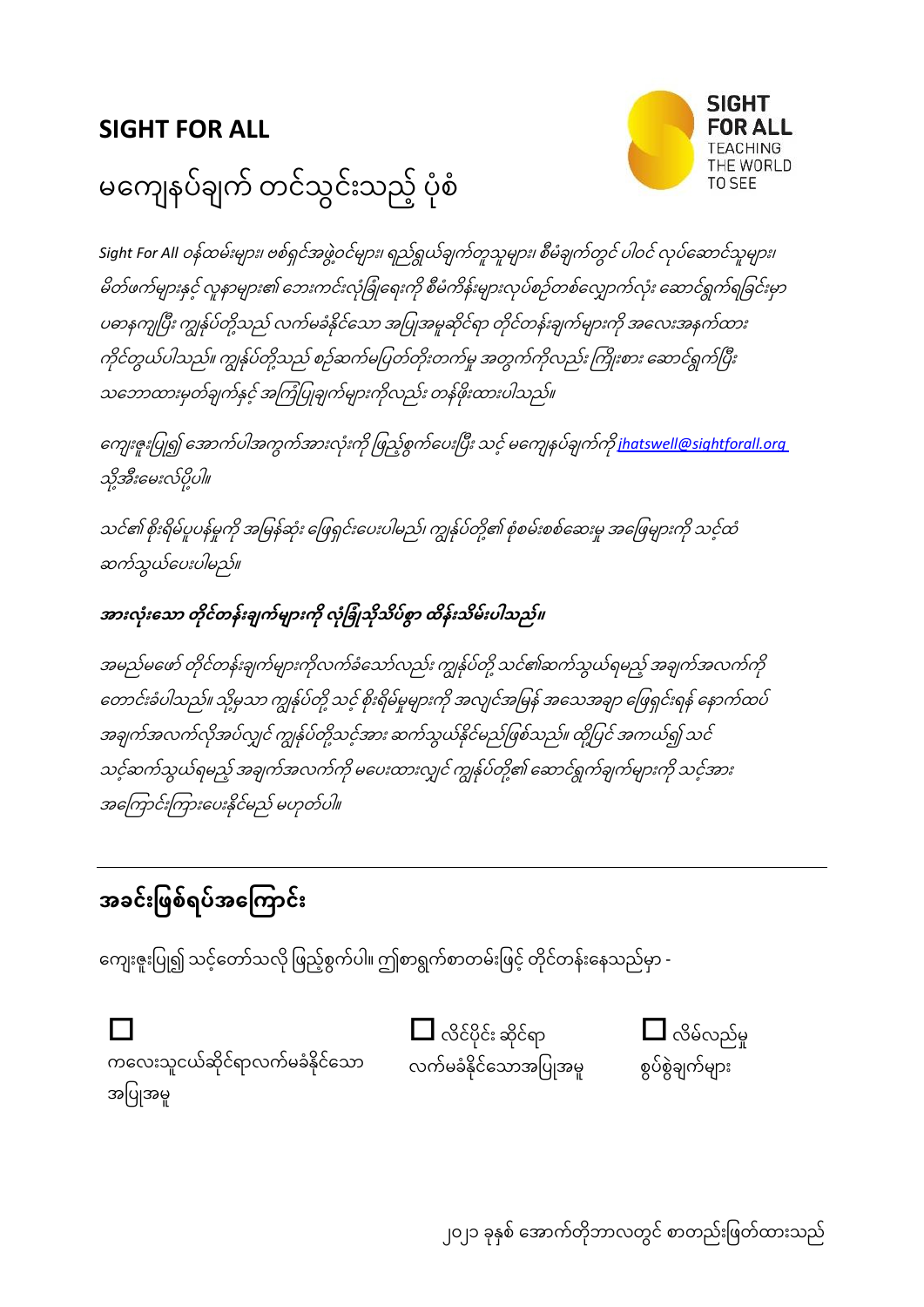| လက်မခံနိုင်သောအနှောင့်အယှက်ပေးမှု                                                                                    | $\blacksquare$ ရုံးငွေကြေး<br>အလွဲသုံးစားပြုမှု           | အထွေထွေတိုင်တန်းချက် |
|----------------------------------------------------------------------------------------------------------------------|-----------------------------------------------------------|----------------------|
| $\Box$ အခြား                                                                                                         |                                                           |                      |
| ဖြစ်ပွားသည့် ရက်စွဲ (သိလျှင်) _______________ ဖြစ်ပွားသည့်အချိန်- ____________________                               |                                                           |                      |
|                                                                                                                      |                                                           |                      |
| အဖြစ်အပျက်/ပြဿနာ ဖော်ပြချက် (အဖြစ်အပျက် အစဉ်အတိုင်း ကျေးဇူးပြု၍ ဖော်ပြပါ)-                                           |                                                           |                      |
|                                                                                                                      |                                                           |                      |
| ပြဿနာမှာ ရှိနေဆဲလား။<br>သင်၏အသေးစိတ်အချက်များ                                                                        | $\square$ ရှိနေပါသည် $\square$ မရှိတော့ပါ $\square$ မသိပါ |                      |
| အသေးစိတ်အချက်အားလုံးကို လုံခြုံသိုသိပ်စွာ ထိန်းသိမ်းပါမည်။ သင် အမည်မဖော်လိုသူဖြစ်လိုလျှင် ဤအဆင့်ကို<br>ကျော်လိုက်ပါ။ |                                                           |                      |
| ဖြည့်စွက်သူ အမည်- __________________________ ရက်စွဲ _______________                                                  |                                                           |                      |
| နေ့အချိန် ဖုန်းနံပါတ်- (နယ်မြေသင်္ကေတ အပါအဝင်)- ________________________________                                     |                                                           |                      |
| ညနေပိုင်း ဖုန်းနံပါတ်/မိုဘိုင်းဖုန်းနံပါတ်- _________________________                                                |                                                           |                      |
|                                                                                                                      |                                                           |                      |
|                                                                                                                      |                                                           |                      |

၂၀၂၁ ခုနှစ် အောက်တိုဘာလတွင် စာတည်းဖြတ်ထားသည်